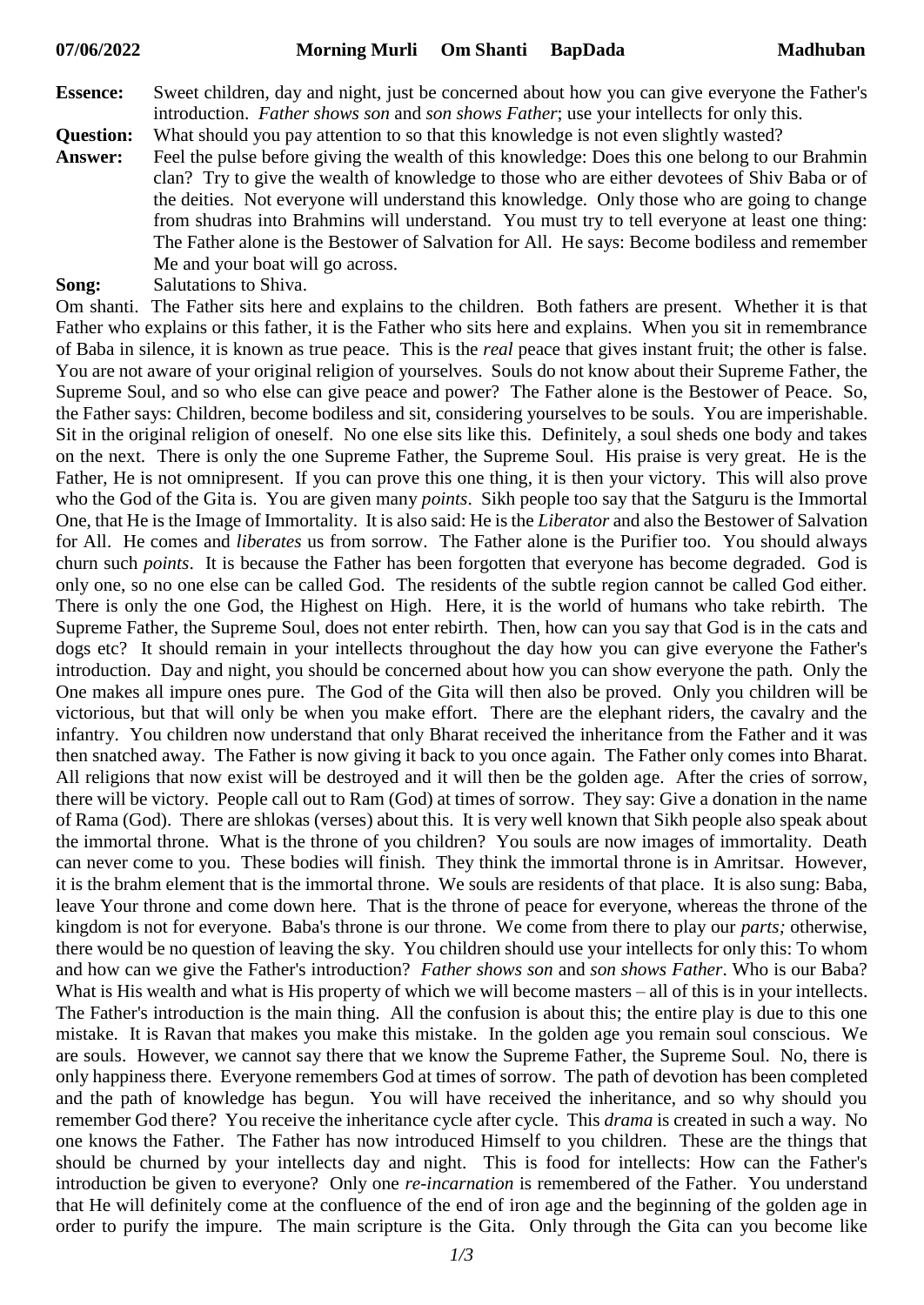diamonds. All other scriptures are children of the Gita. You cannot receive the inheritance from them. The Gita is the highest jewel of all. Shrimat is well known. Shri means the highest on high. There is the rosary of Rudra shri shri 108. This is the rosary of Shiv Baba. You understand that that One is the Father of all souls. Everyone calls out to Him: Baba, Baba. They are the creation that has been created by Baba. No one can understand this. Baba says: I do not give you a lot of trouble. You have fallen simply by forgetting the Father. You have to recognise Him. You have now come from immense darkness into immense light. You must dance the *dance* of knowledge. Meera danced a *dance* of devotion. There is no significance in that. People say that Vyas is God, but Vyas refers to the Father who speaks the Gita. You can prove this to anyone: There is only one Baba and we only claim our inheritance from Him. Who can give the inheritance of heaven to Bharat? No one except the Father can establish heaven. To *liberate* everyone is the task of the one Father. The *Pope* says: There should be *oneness,* but how is that possible? We all now belong to One, so how are we brothers and sisters? This also has to be understood. To have *oneness* means that there is the *Fatherhood*. Therefore, here, all are *brothers*. The entire world says: O *God, the Father*, have mercy on us! So, surely, there is someone who is merciless. They do not understand who is merciless. Only the one Father has mercy. Ravan, whom people have been burning, is merciless, but he does not get burnt. If an enemy dies, there would be no need to burn him again and again. None of them understands what they continue to do. Previously, you too were in immense darkness. You are no longer in darkness. So, how can it be explained to people that only the one Father can make Bharat into the land of happiness? Baba's introduction has to be given. This too has to be explained, even though not everyone will understand it. Those who are to change from shudras into Brahmins will understand. Baba says: Try to give this knowledge to those who are My devotees. Don't waste the wealth of this knowledge. The devotees of the deities must belong to the deity clan. The one Father is the Highest on High. Everyone remembers Him. This is Shiv Baba. The inheritance has to be claimed from the Father. Those who performed good actions and went away are worshipped. In the iron age, no one is able to perform good actions, because here, there are only devilish instructions. Where is happiness here? The Father explains so clearly, but it will only sit in the intellects of others when you give them the introduction of the Father. He is the Father, the *Teacher* as well as the Satguru. He does not have a father or a *teacher*. First of all, He is the Mother and the Father, then He is the *Teacher* and then, in order to grant salvation, He becomes the Guru. This is a *wonder*! The unlimited Father is only One; He is the Father, the *Teacher* and the Satguru. You understand that Father to be the Highest on High. He is the One who gives the inheritance of heaven to Bharat. After hell, there has to be heaven. The flames of destruction are already prepared for the destruction of hell. At the time of Holi, they wear a mask and mock one another by asking: Swamiji, what is going to emerge from this one's stomach? Definitely, it is seen that so many of these *inventions* of *science* have emerged from the intellects of the residents of Europe, the Yadavas. You must try and explain just the one thing: the One who bestows salvation is the one Father. The Father only comes into Bharat. This is the greatest pilgrimage place. They say that Bharat was an ancient land but they do not understand. You now understand that that which was ancient will become so again. You studied Raja Yoga and you are now studying it once again. It is in your intellects that Baba gives us this *knowledge* cycle after cycle. Shiva has been given many names. There is also the temple to Babulnath. The One who changes thorns into flowers is called Babulnath. There are many such names; you can explain their meanings. So, first give the introduction of the Father, the One whom everyone has forgotten. If they first understand the Father, their intellects can then have yoga. You have to claim your inheritance from the Father. You are to go from the land of liberation into the land of liberation-in-life. This is an impure life of bondage. Baba says: Become bodiless! Become bodiless and remember the Father! Only by doing this will your boat go across. Only that One is the Father of all souls. The Father's order is: Remember Me, because your sins will be absolved by having this yoga, and your final thoughts will then lead you to your destination. We have to return home. Return as quickly as possible. However, it cannot happen quickly. If you want to claim a high status, you have to remember Baba. We are children of the one Father. The Father now says: Manmanabhav! Krishna does not say this. Where is Krishna? It is the Father, the Supreme Father, the Supreme Soul, who carries out establishment through Prajapita Brahma. So, surely, He has to come here. This is the corporeal impure world, whereas that is the pure world. There cannot be any pure beings in the impure world. In the picture of the tree, Brahma is shown standing at the top and he is also shown down below doing tapasaya. His *features* are seen in the subtle region. This one becomes an angel. At the moment, Shri Krishna is ugly. Nothing else will be understood until you explain the first thing. It is this that requires effort. Maya very quickly makes you forget to have remembrance of the Father. Some write with faith: We will definitely claim the status of Narayan, but they still forget.